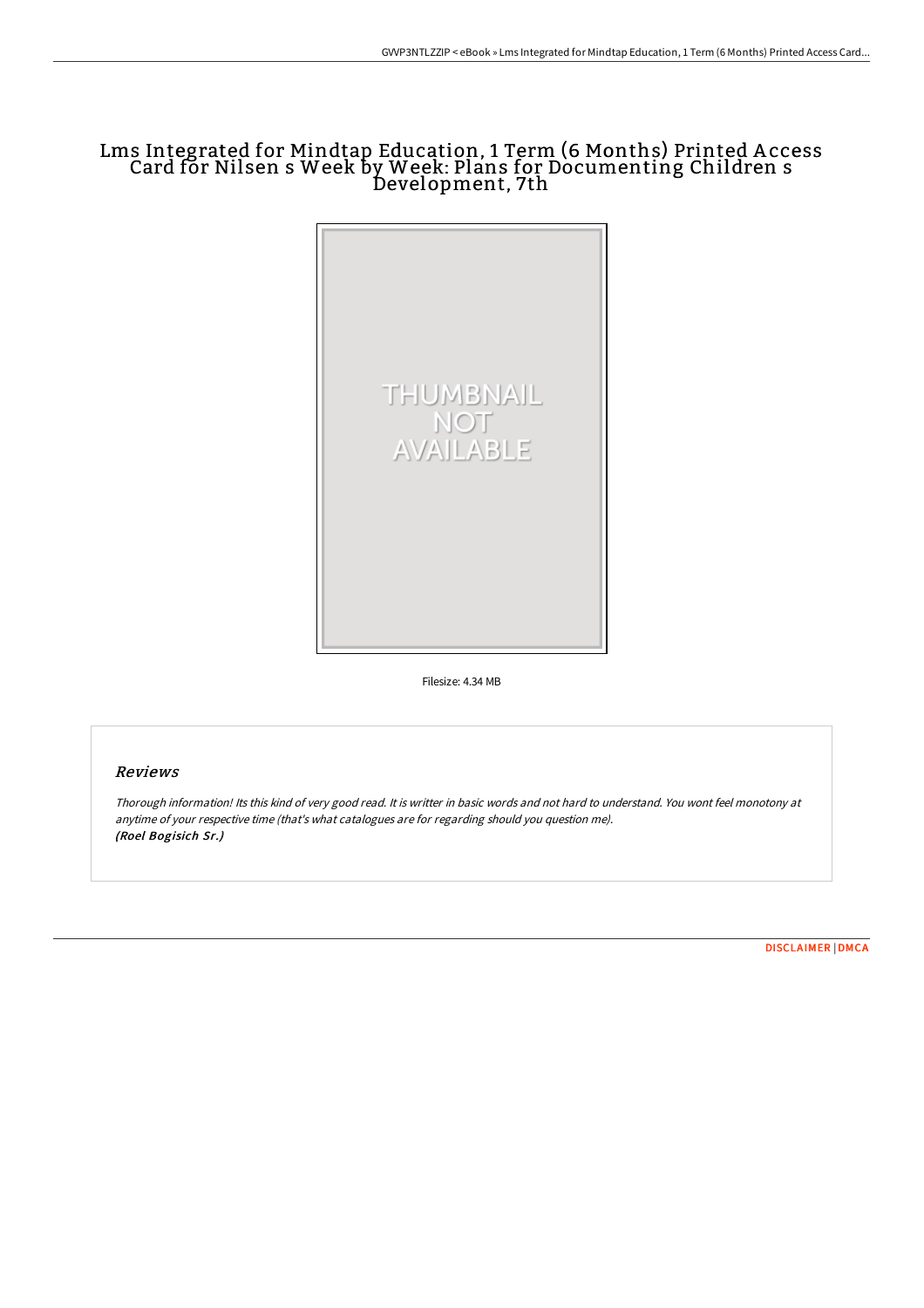## LMS INTEGRATED FOR MINDTAP EDUCATION, 1 TERM (6 MONTHS) PRINTED ACCESS CARD FOR NILSEN S WEEK BY WEEK: PLANS FOR DOCUMENTING CHILDREN S DEVELOPMENT, 7TH



To read Lms Integrated for Mindtap Education, 1 Term (6 Months) Printed Access Card for Nilsen s Week by Week: Plans for Documenting Children s Development, 7th PDF, remember to access the hyperlink below and save the ebook or gain access to other information which might be have conjunction with LMS INTEGRATED FOR MINDTAP EDUCATION, 1 TERM (6 MONTHS) PRINTED ACCESS CARD FOR NILSEN S WEEK BY WEEK: PLANS FOR DOCUMENTING CHILDREN S DEVELOPMENT, 7TH book.

Wadsworth Publishing, 2016. Online resource. Condition: New. 7th ed.. Language: English . Brand New Book. This access code will provide your students with seamless access to their LMS Integrated for MindTap Education resources from within your campus Learning Management System. Students will be prompted to enter this access code the first time that they click on a link in your course that includes Cengage content.

Read Lms Integrated for Mindtap Education, 1 Term (6 Months) Printed Access Card for Nilsen s Week by Week: Plans for Documenting Children s [Development,](http://www.bookdirs.com/lms-integrated-for-mindtap-education-1-term-6-mo-4.html) 7th Online Download PDF Lms Integrated for Mindtap Education, 1 Term (6 Months) Printed Access Card for Nilsen s Week by Week: Plans for Documenting Children s [Development,](http://www.bookdirs.com/lms-integrated-for-mindtap-education-1-term-6-mo-4.html) 7th